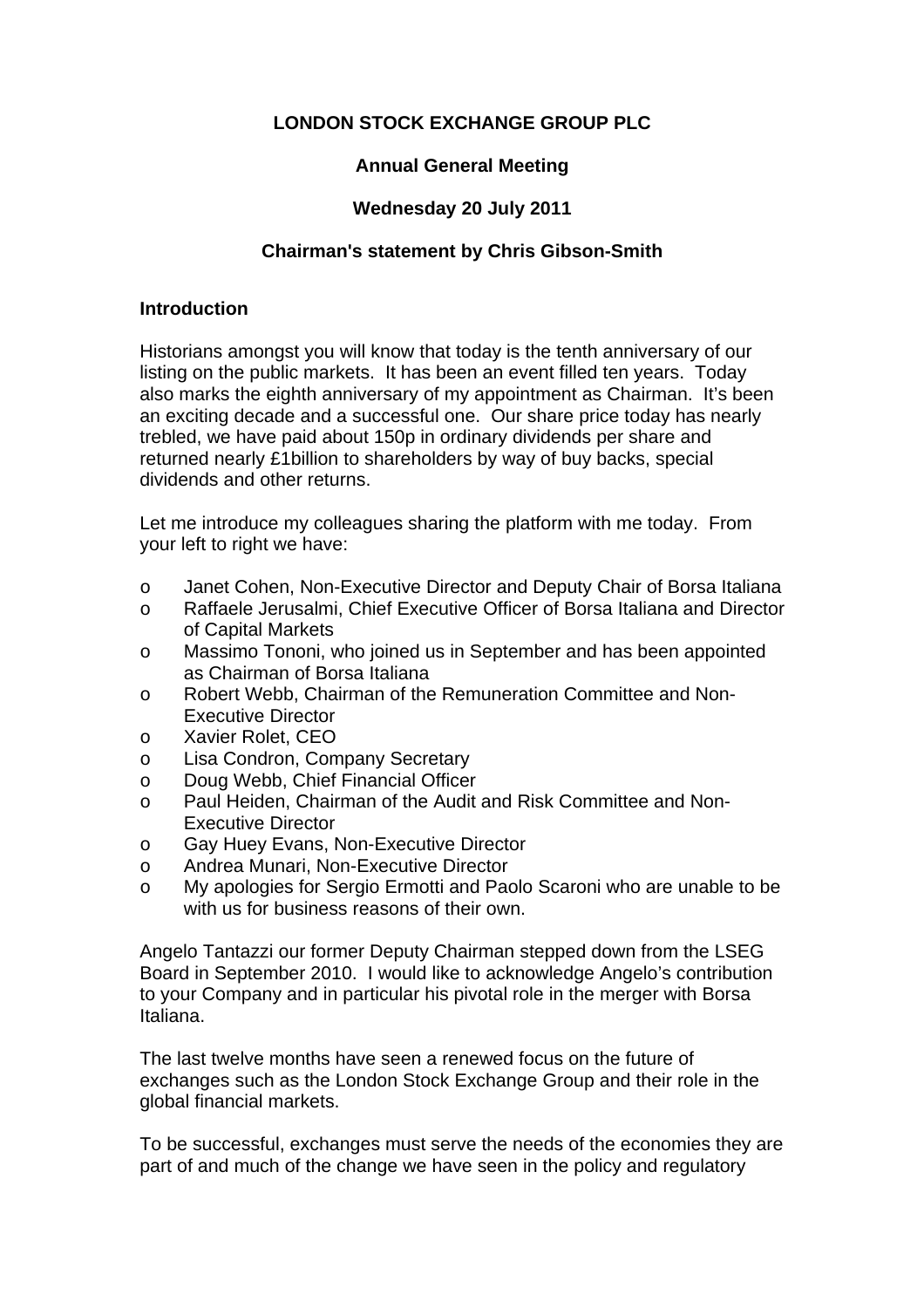worlds reflects that fact and the need to reduce the risks endemic to the financial system.

Also, as the global economy expands, exchanges are reshaping themselves to support the flow of capital towards the growth potential of the New Economies in Asia, Russia and South America.

We are actively supporting the development of regulatory regimes that emphasise efficiency, transparency and neutrality. Capital markets are not a panacea for the problems highlighted by the crisis, but they will be part of the package of solutions being developed to prevent future problems.

Two years ago, we began a strategy to respond to this changing economic and regulatory environment and we believe the full year financial results announced in May show convincing evidence that this strategy was the right one.

Many of our plans have borne fruit already, and we have many plans still under development

### **TMX**

I would like to say a few words about our proposed merger with TMX, the Canadian stock exchange group with whom we had been negotiating a merger for much of this year.

We know from our successful merger with Borsa Italiana the contribution that TMX could have made to the Group and the benefits the merger would have brought to Canada.

So while our shareholders were overwhelmingly supportive of the merger, it was disappointing that TMX, while achieving a majority, were unable to secure the two thirds of the votes needed to confirm their shareholders support for the deal.

We were strongly committed to delivering the merger as part of our wider strategy.

But equally, it was not a deal we were willing to do at any cost, or at the expense of shareholder value and were thus not prepared to enter a bidding war for what was designed as a merger.

Nor was it one we were pursuing at the expense of our core business. In fact, we have maintained higher revenue growth than the New York Stock Exchange, NASDAQ or Deutsche Borse.

Although major M&A activity will always dominate the headlines, our approach to the opportunities in front of us is far broader. And throughout the negotiations, we improved the efficiency, diversity and financial power of the underlying business.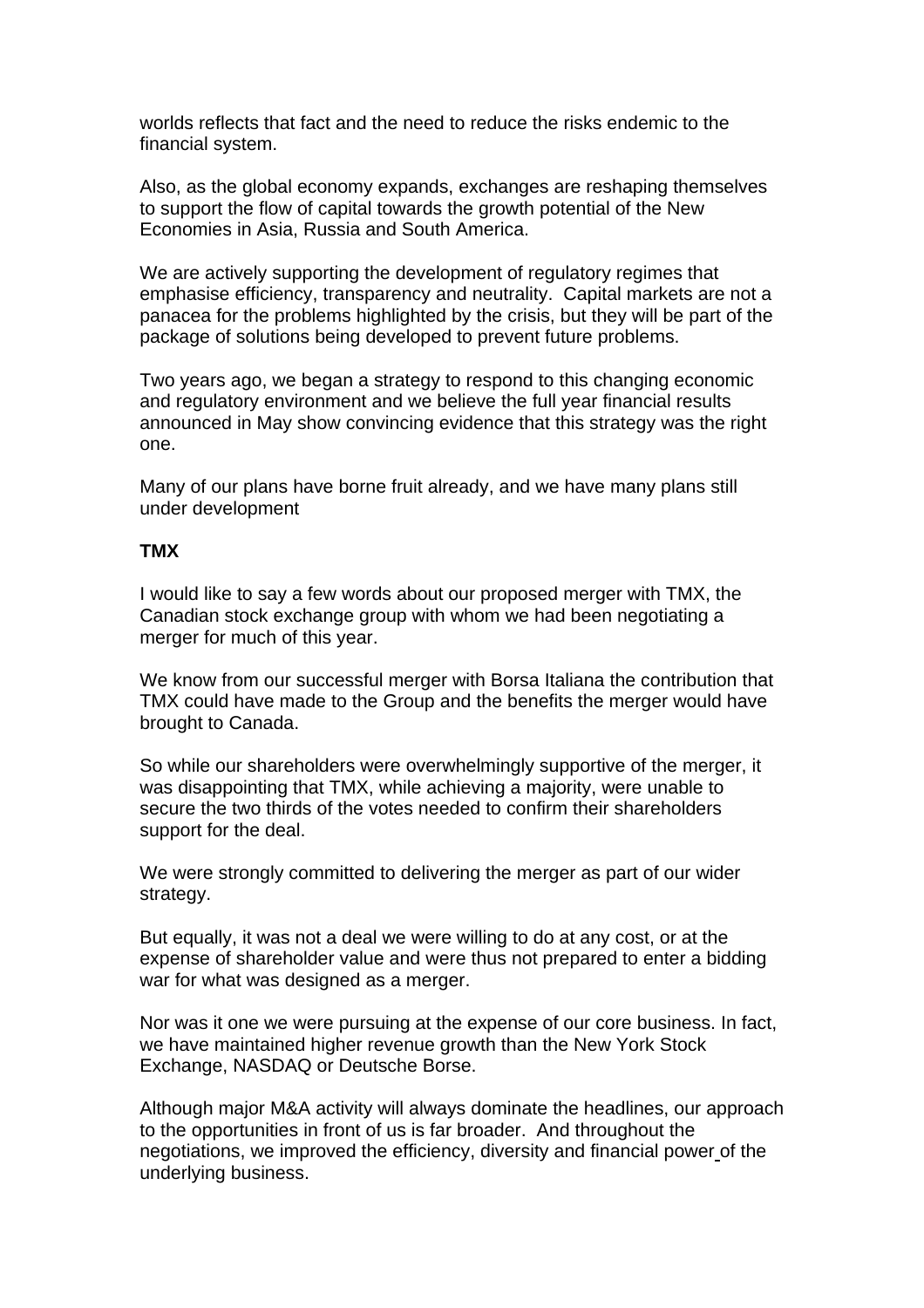Much of the economic growth of the coming decades will be in the high growth, high potential new economies in Asia and elsewhere and partnerships such as the one we signed with Mongolia in April offer a perspective on London's future sources of strength.

Technology remains a central component of exchange capability and we are building on our purchase of MillenniumIT.

Millennium technology has made us the fastest exchange platform in the world, and we have begun the process of moving our markets onto the technology so that we, and our customers, will see the benefit.

In a wider sense, MillenniumIT is an example of the increasing diversification of your Company, and of the constantly improving service we are able to offer our customers.

#### **Strategy**

Our strategy remains to get in shape, make full use of our capabilities, and develop opportunities for future growth.

In UK cash equities, we have stabilised our market share, and we have done so by offering the service customers need at a competitive price.

In London, share of trading has steadied at an average 63 per cent of trading. In Italy, we have maintained an average of 84 per cent.

Equity trading is now only one pillar of our Group's ongoing activities, but it is encouraging to have achieved this stabilisation.

This performance is underpinned by our continuing attractiveness as a listings venue.

185 new companies came to our markets in the last financial year, and £40 billion was raised in capital to support growth

We are taking full advantage of the potential of this increasingly diverse Group.

Our Pan-European MTF joint venture Turquoise has performed strongly, increasing its market share by 80 per cent in the past year. It now holds a third of European dark pool trading.

And we recently launched Turquoise Derivatives, which builds on our coownership of FTSE to offer trading in FTSE 100 Futures. There will be new products and new services to come from this asset.

In Post Trade, we saw a 30 per cent increase in total income - a step change in performance.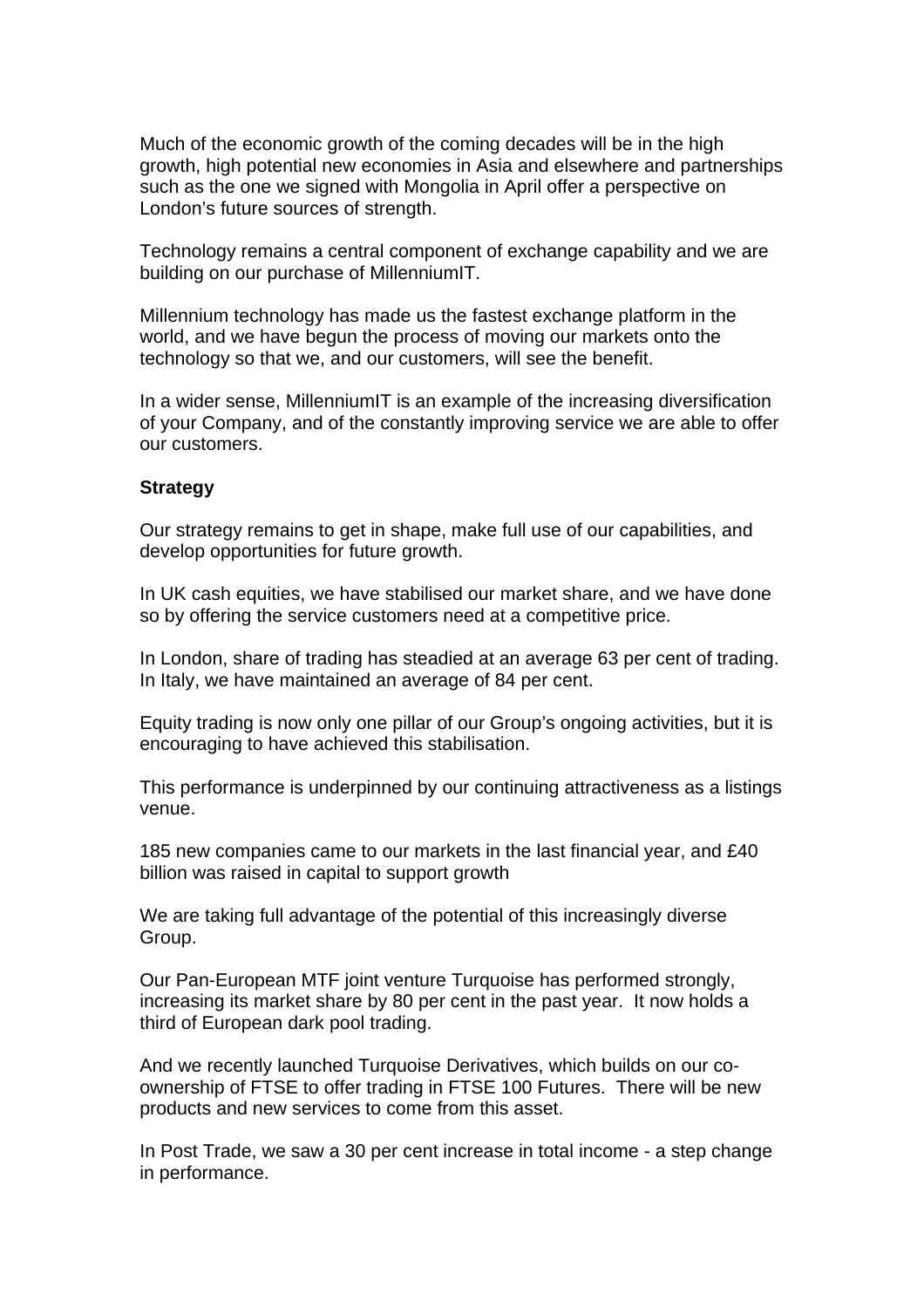It reflects a stronger number of Italian derivatives and fixed income trades.

But it also reflects smarter treasury management of cash margins by the management team.

Equally, Information Services saw a year of further change and growth, with new products and partnerships introduced. It accounted for a quarter of our revenues, further highlighting the diversification of your Company.

In fixed income, MTS saw total value traded rise 51 per cent as European governments issued a record amount of bonds. MTS now covers 15 market places and continues to expand both its geographical scope and product range.

In fixed income retail trading, MOT attracted 4 million trades, and our innovative London equivalent, ORB, now hosts 148 bonds and has seen nearly £1billion raised since launch including £140 million for our first corporate issue, by the housing association Places for People.

Finally, we are developing opportunities for growth in the scale and potential of your Company.

We constantly evaluate a range of potential opportunities, including joint ventures, partnerships and other combinations, and as the proposed TMX merger showed, we will pursue opportunities if we believe that they offer value for our shareholders.

### **Financials**

Driven by this strategy, we have seen your Company's full year financial results improve against a background of more stable - though highly competitive – markets.

- o Total income increased 7 per cent to £675 million
- o Our underlying cost base before non-recurring items improved, falling 8 per cent on an organic basis
- o Our adjusted operating profit rose 22 per cent to £341 million, and our profit before tax rose 65 per cent to £238 million
- o As a result, our adjusted earnings per share has increased 23 per cent to 73.7p

These results reflect an improved market. But they also reflect the results of the actions we have taken to improve the competitiveness, diversification and innovativeness of your company.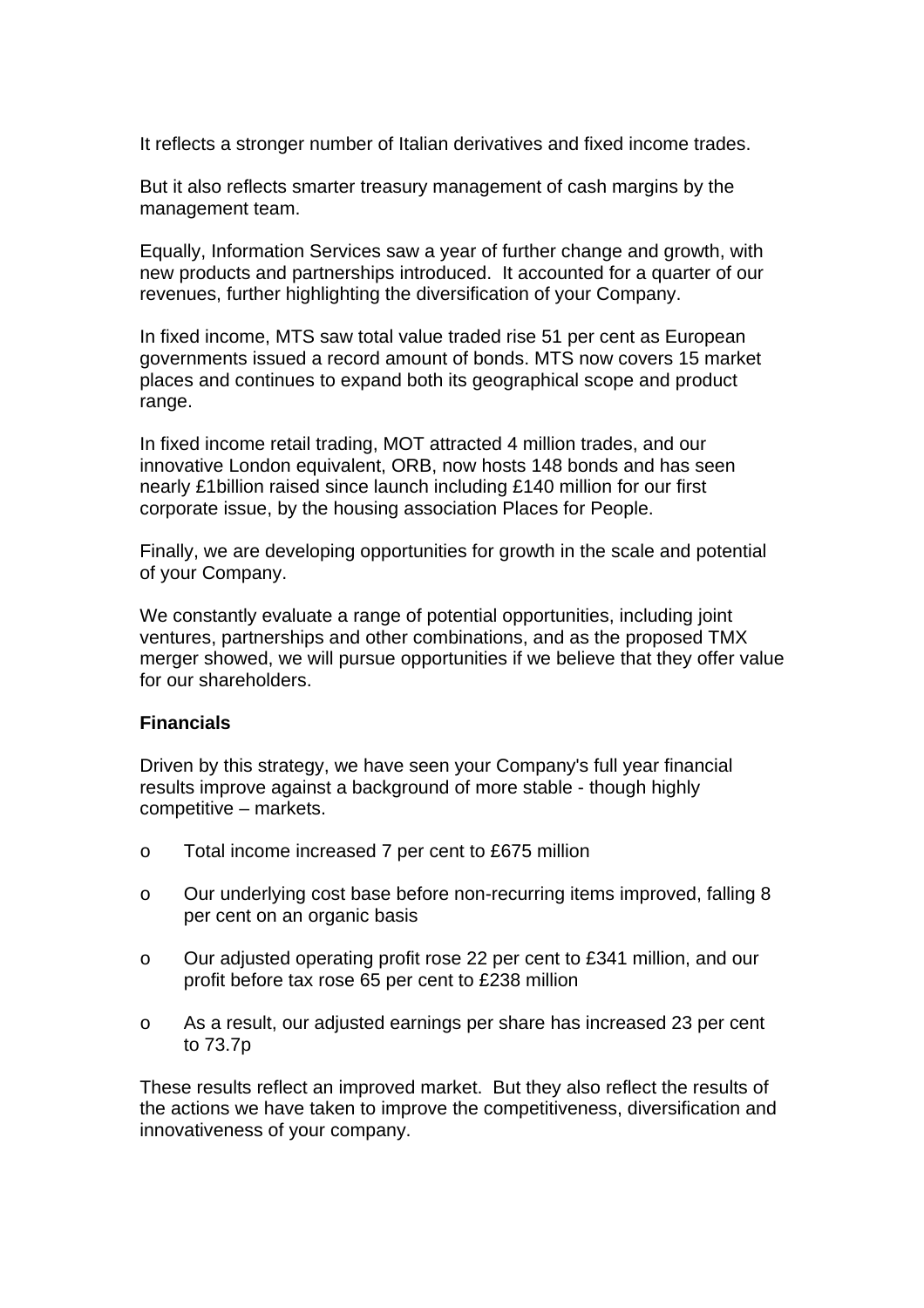The Board has proposed a final dividend of 18 pence, an increase of 12 per cent.

In total, this full year's dividend will increase 10 per cent to 26.8 pence per share.

The dividend will be paid on 22 August 2011.

# **Q1**

This morning, we released revenues for the first quarter of FY2012. In summary:

- o Total income saw a strong increase, up 14 per cent on Q1 last year to £190 million
- o In Primary Markets, a 22 per cent growth in revenues reflects a 26 per cent increase in the number of new issues and a 65 per cent rise in money raised on our markets.
- o In Secondary Markets, fixed income trading revenue increased 32 per cent.
- o Post Trade Services total income increased 58 per cent, resulting from a more than four fold growth in net treasury income.
- o Information Services revenues rose six per cent; and
- o Technology Services revenues reduced 16 per cent, mainly arising from uneven phasing of MillenniumIT deliveries between periods.

These strong first quarter results confirm that we continue to make good progress, and I would like to conclude by emphasising that the strategy we have pursued is succeeding.

## **Conclusion**

We have seen strong financial results, but more deeply, we have seen the Group emerge as a more diversified company.

We are better able to absorb cyclicality and drive growth across a wide number of markets and geographies.

We remain confident that our strategy is the right one, and I am pleased to be able present to you a company strongly positioned to meet both the considerable economic challenges facing markets and the opportunities to come.

Further information is available from: